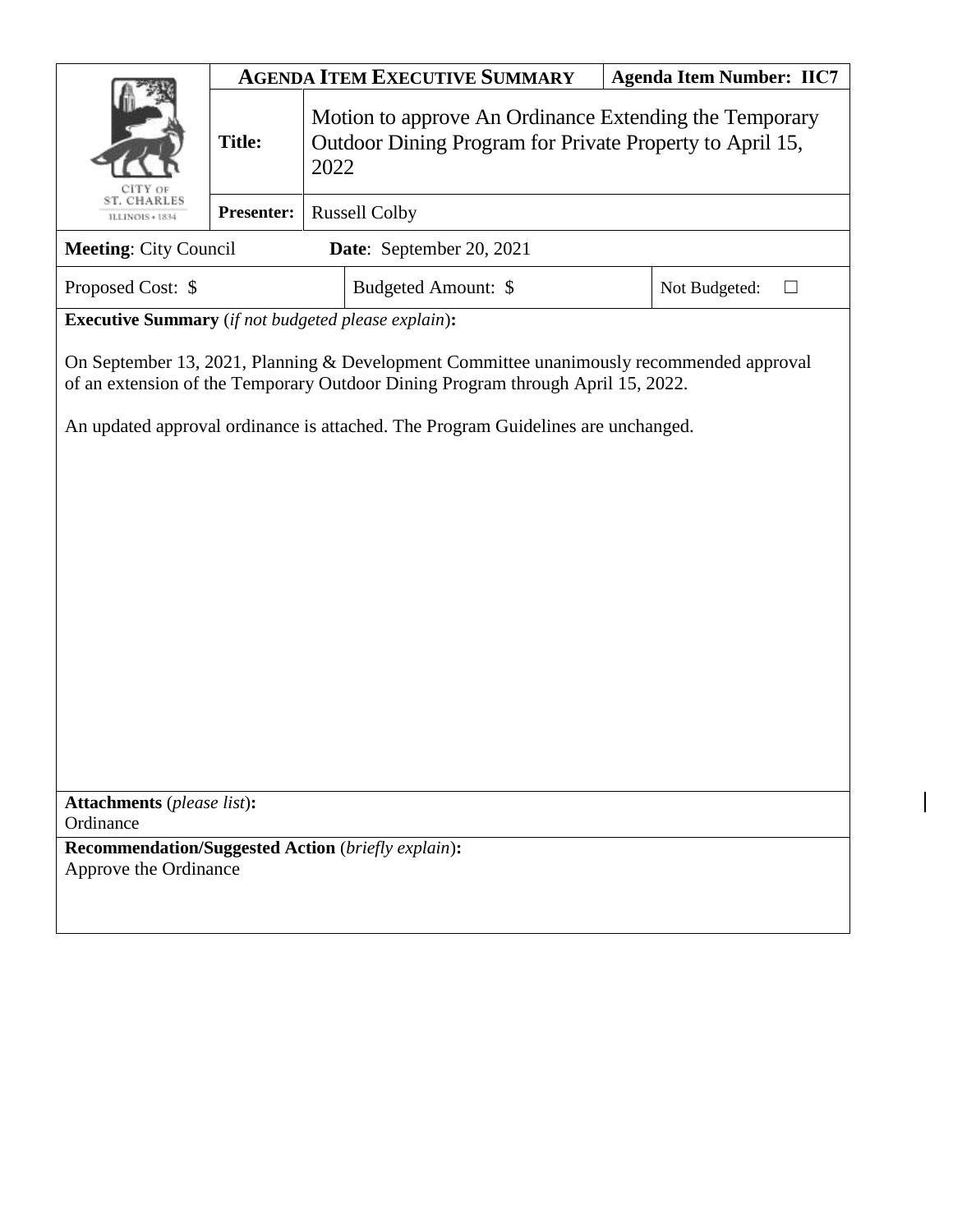# **City of St. Charles, IL Ordinance No. 2021-M-**

# **An Ordinance Extending the Temporary Outdoor Dining Program for Private Property to April 15, 2022**

**WHEREAS,** COVID-19 (a/k/a Novel Coronavirus) is a severe respiratory illness caused by the SARS-CoV-2 virus, a new strain of coronavirus that is spread from person to person, posing a threat to the health and safety of the residents of the City of St. Charles; and

**WHEREAS,** on January 27, 2020, United States Department of Health and Human Services Secretary Alex Azar declared a national public health emergency due to COVID-19; and

**WHEREAS,** on March 9, 2020, Illinois Governor J.B. Pritzker issued a Gubernatorial Disaster Proclamation declaring that all counties in the State of Illinois, including Kane and DuPage Counties, are disaster areas due to the Novel Coronavirus; and

**WHEREAS,** on March 11, 2020, the World Health Organization ("WHO") declared COVID-19 to be a global pandemic; and

**WHEREAS,** on March 13, 2020, President of the United States Donald Trump issued a declaration of a national emergency due to the growing COVID-19 crisis in the United States, and on March 26, 2020, President Trump issued a major disaster declaration for the State of Illinois due to the COVID-19 crisis; and

**WHEREAS**, on March 18, 2020, Raymond P. Rogina, as Mayor of the City of St. Charles ("City") issued a Declaration of a Local State of Emergency for the City to address the impact of COVID-19 on the City and its residents and businesses and property owners ("Emergency Declaration"); and

**WHEREAS**, the Illinois Governor has established a five-phase plan, dated May 5, 2020 ("Restore Illinois Plan"), for the reopening of the State; and

**WHEREAS**, though the threat from COVID-19 to the public health, safety and welfare continues, the Restore Illinois Plan acknowledges the need to allow local and State economies to begin to recover economically to minimize and reverse the adverse economic, social and psychological effects of the COVID-19 crisis; and

**WHEREAS,** pursuant to the Mayor's Executive Order issued on May 28, 2020, the City issued permits allowing temporary outdoor dining areas; and

**WHEREAS**, June 29, 2020, the City Council approved Ordinance #2020-M-26, "Establishing a Temporary Outdoor Dining Program" which extended the permits previously issued under the Mayor's Executive Order until October 31, 2020; and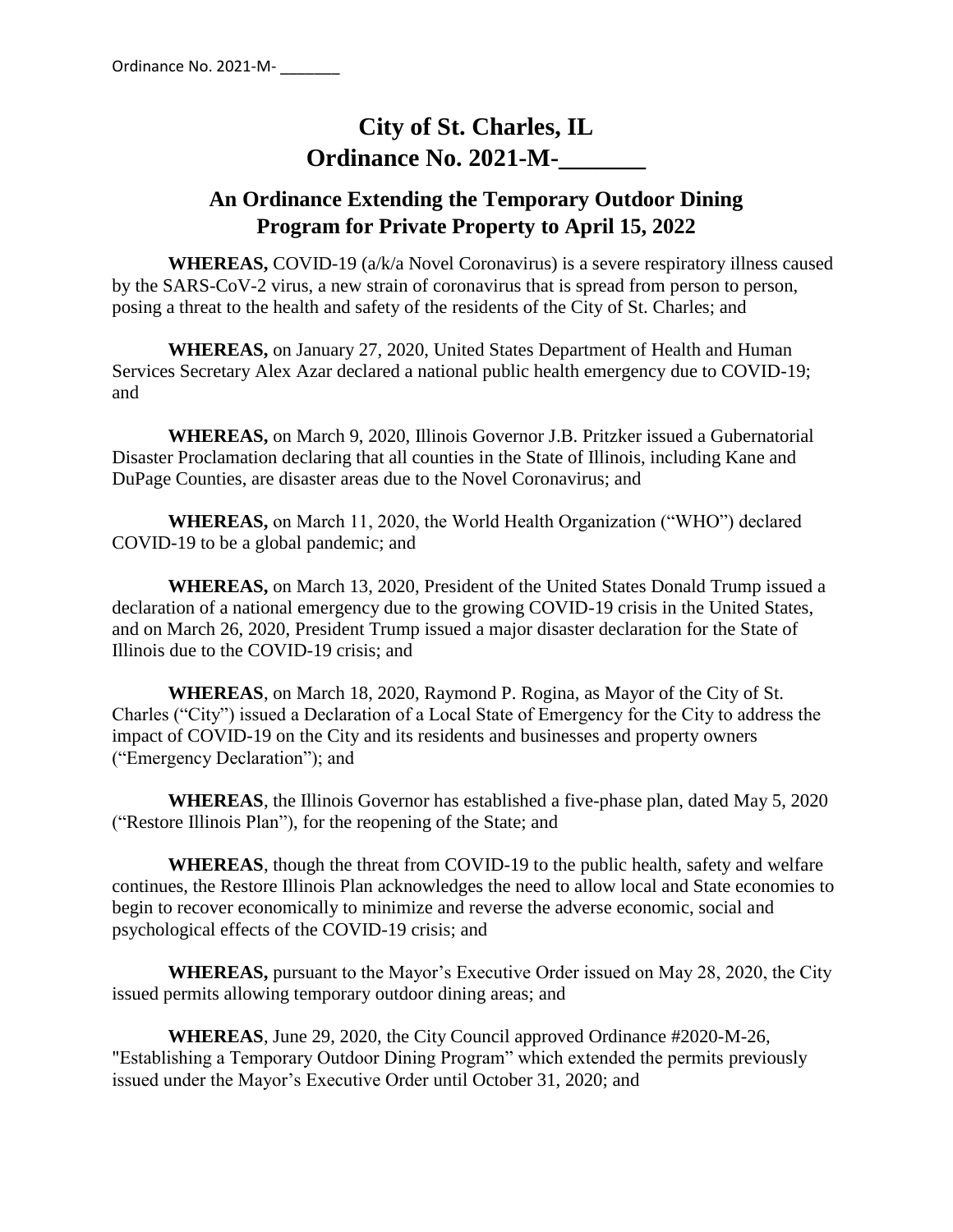Ordinance No. 2021-M- \_\_\_\_\_\_\_ Page 2

**WHEREAS**, on October 5, 2020, the City Council approved Ordinance #2020-M-39 "Amending the Temporary Outdoor Dining Program for Private Property," which provided for temporary outdoor dining permits on private property and extended the permits, previously issued, through Phase 4 of the Restore Illinois Plan; and,

**WHEREAS**, on January 19, 2021, the City Council approved Ordinance #2021-M-4, "An Ordinance Amending the Temporary Outdoor Dining Program for Private Property," which extended permits, previously issued, until December 31, 2021; and

**WHEREAS**, the temporary suspension and relaxation of the local zoning and other ordinances and rules to encourage and expand the ability of restaurants and bars to offer the outdoor consumption of food and drinks during the period of recovery would be in the best interests of the City; and

**WHEREAS**, the City Council finds it reasonably necessary to continue and extend the Temporary Outdoor Dining Program for Private Property to allow restaurants additional outdoor dining space on private property to focus on recovery from the past months of reduced operations and income.

#### **NOW, THEREFORE, BE IT ORDAINED BY THE CITY COUNCIL OF THE CITY OF ST. CHARLES, KANE AND DUPAGE COUNTIES, ILLINOIS,** as follows:

A.The recitals set forth above are adopted and incorporated herein as the material and significant findings of the Council.

B. The Temporary Outdoor Dining Program for Private Property shall be extended and effective through April 15, 2022, unless extended by the City Council. After termination of the Temporary Outdoor Dining Program for Private Property, use of temporary outdoor dining areas authorized through the program shall cease, barriers and all other improvements placed therein shall be removed, and all areas used for temporary outdoor dining shall be returned to their original use within 48 hours of the termination date.

[REMAINDER OF PAGE INTENTIONALLY LEFT BLANK]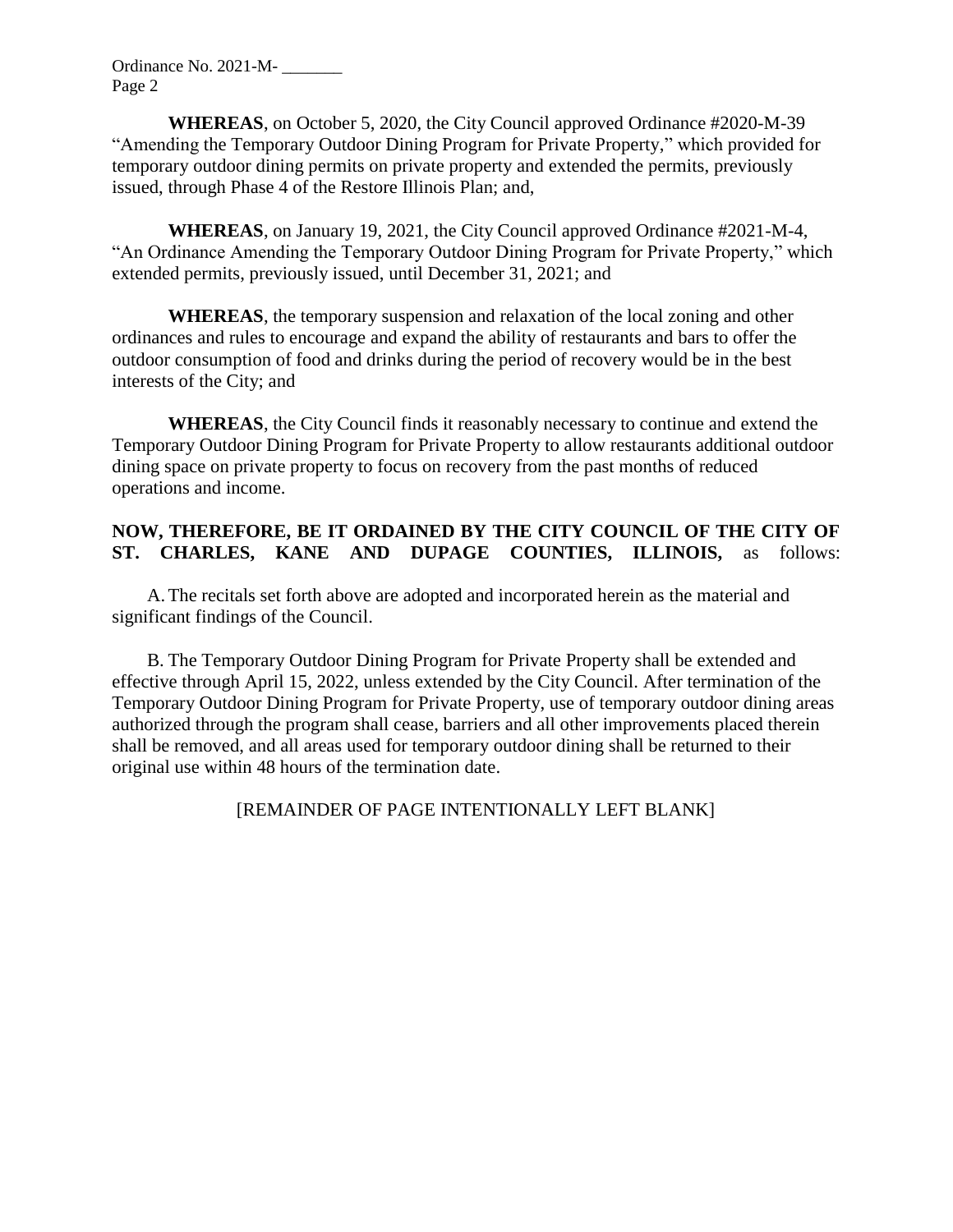Ordinance No. 2021-M- \_\_\_\_\_\_\_ Page 3

C. This Ordinance is effective immediately and shall cease by its own terms provided herein.

PRESENTED to the City Council of the City of St. Charles, Illinois, this 20<sup>th</sup> day of September 2021.

PASSED by the City Council of the City of St. Charles, Illinois, this 20<sup>th</sup> day of September 2021.

APPROVED by the Mayor of the City of St. Charles, Illinois, this 20<sup>th</sup> day of September 2021.

 $\frac{1}{2}$  , and the contract of the contract of the contract of the contract of the contract of the contract of the contract of the contract of the contract of the contract of the contract of the contract of the contract

Lora A. Vitek, Mayor

ATTEST:

City Clerk

COUNCIL VOTE: Ayes: Nays: Absent: Abstain:

\_\_\_\_\_\_\_\_\_\_\_\_\_\_\_\_\_\_\_\_\_\_\_\_\_\_\_\_\_\_\_\_\_\_\_\_\_\_\_\_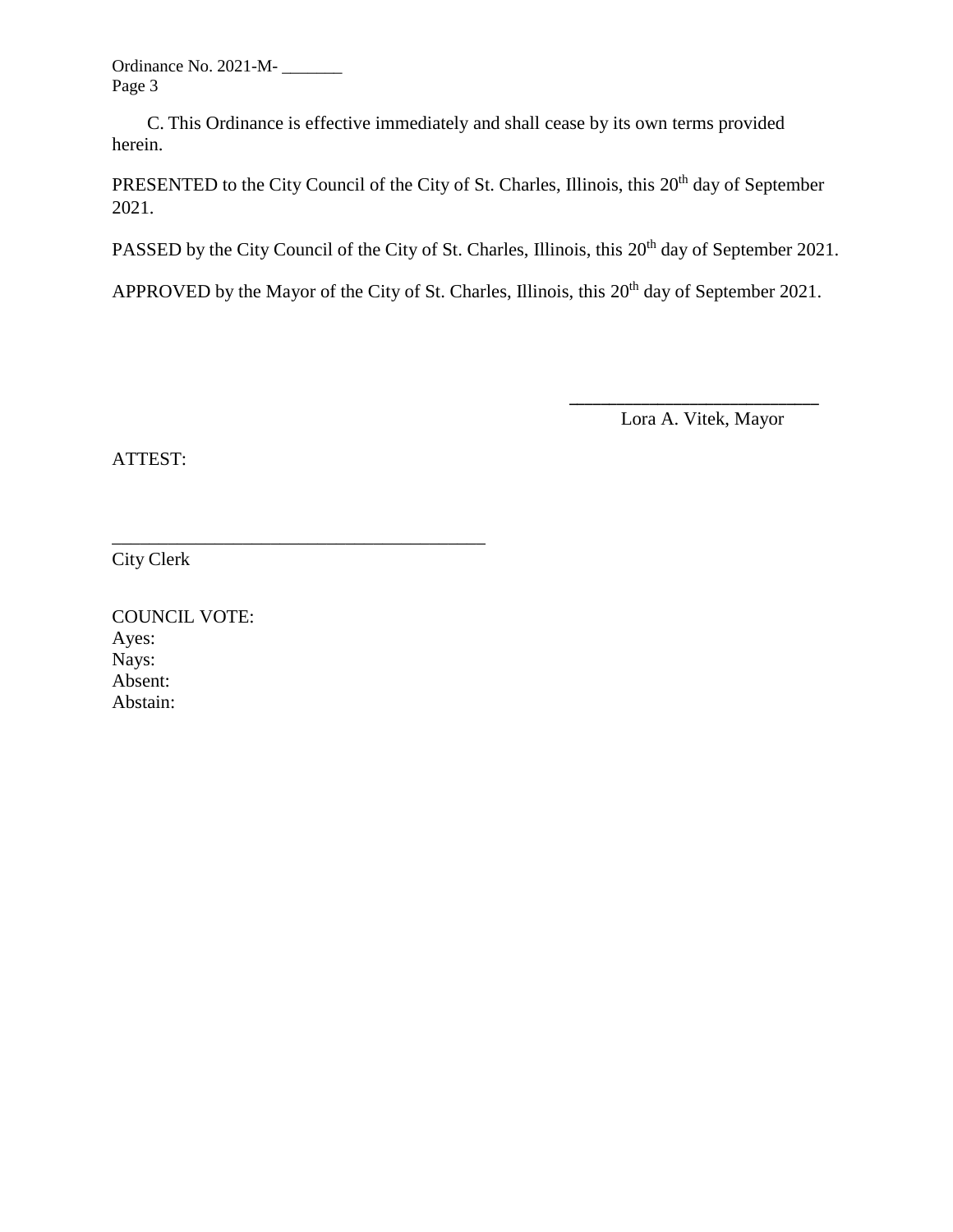

### **Exhibit A**

## **Temporary Outdoor Dining Program Program Guidelines for Private Property**

Updated January 20, 2021

- A. Establishments that are allowed to reopen for outdoor dining with social distancing and safety measures, as allowed by the Restore Illinois Plan, that have existing outdoor areas for the consumption of food and drinking wanting to expand their current outdoor dining area and establishments seeking to temporarily add outdoor dining areas shall abide by the following:
	- 1. Establishments must apply for a temporary outdoor dining permit from the City (attached at the end of this document). There shall be no fee for the permit.
		- a. The permit application shall include an aerial drawing that shows the existing outdoor dining area (if any) in a dotted line and the proposed new dining area in a solid line. Also:
			- i. If the proposed new dining area encroaches upon an existing parking area, the applicant should indicate on the drawing how traffic will flow if the request is approved.
			- ii. Parking lots over 25 stalls: Up to 50% of the parking area may be used for outdoor dining. Parking will need to be preserved to adequately serve the outdoor dining area and carry-out activities. ADA parking spaces shall not be blocked and access to/from those spaces shall not be impeded.
			- iii. Parking lots under 25 stalls: Small parking lots may convert the entire lot to outdoor dining, including ADA stalls, provided that effort is made to relocate the ADA stalls near the entrance using street parking where possible.
			- iv. If there is to be a covering over the new dining area, please indicate that on the drawing. The manufacturers guidelines for installation, all City code requirements, and flame spread requirements must be followed. A tent permit and inspection may be required (see Section A (13)).
			- v. Sidewalks may be utilized for outdoor dining provided there is still means for ADA compliant pedestrian traffic on the remaining portion of the sidewalk.
		- b. Applicants must demonstrate that they are the owner of the property on which the new outdoor dining space is to be located, if the applicant is not the owner of the property, the application must include the signature of the owner acknowledging that they will permit the creation or expansion of the outdoor dining area as indicated on the drawing provided as part of the permit application submitted by the requestor.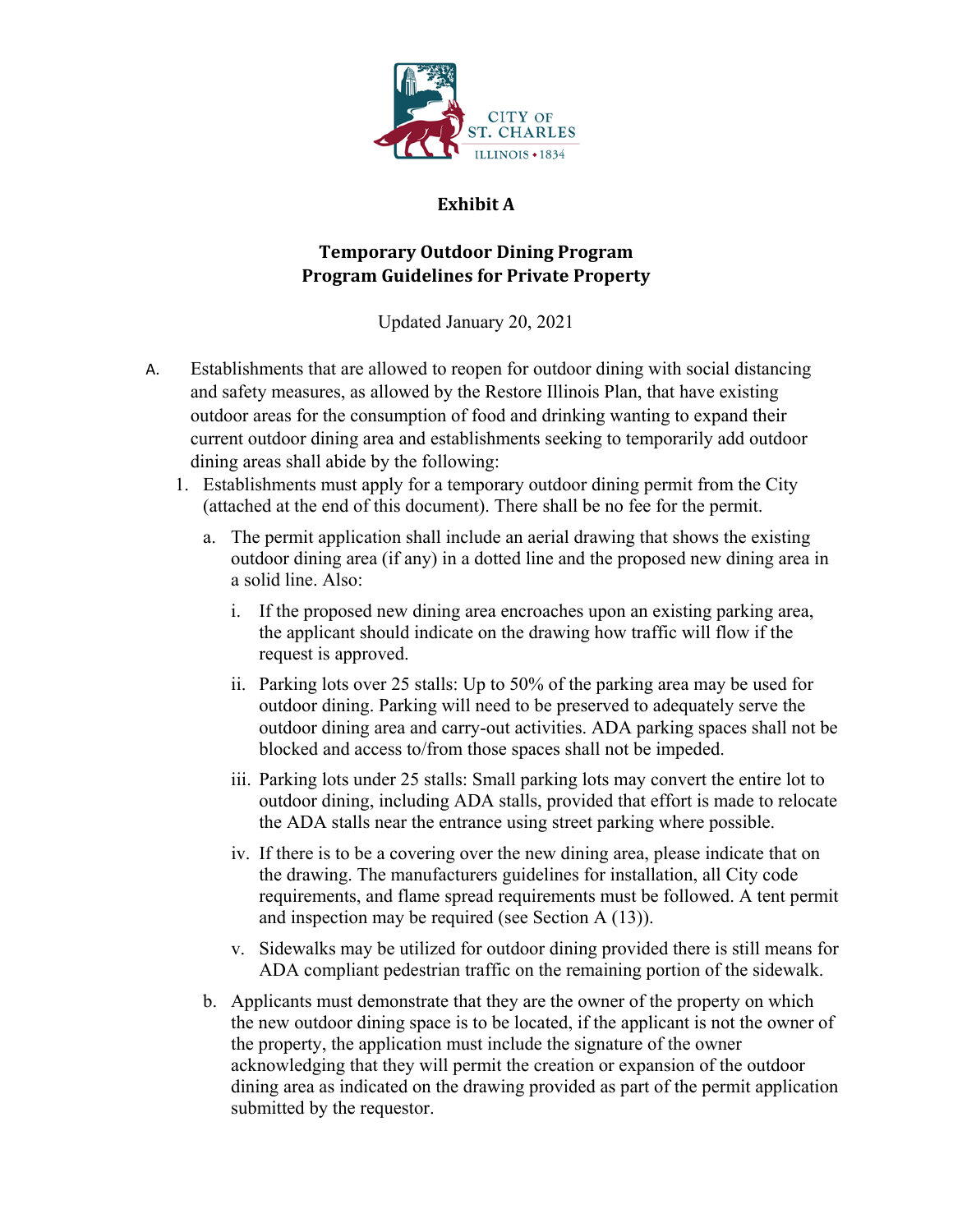- c. Businesses shall not set up any expanded outdoor dining prior to being notified of approval.
- d. Any indemnification or insurance shall be provided as required by the City.
- 2. Establishments shall comply with protocols or guidelines issued by the Illinois Department of Public Health, Centers for Disease Control or other official authority.
- 3. Establishments shall comply with the City's outdoor liquor license provisions.
- 4. A physical barrier shall delineate all outdoor dining areas and shall be of sufficient size and design as to deter the unintentional encroachment of vehicles into the dining area.
- 5. If ample lighting is provided, the outdoor dining area shall close no later than as permitted under the Applicant's current liquor license in conjunction with indoor dining and drinking, as issued by the City.
- 6. The temporary outdoor dining area shall be accessible to the disabled and shall comply with all applicable federal, state and City laws, ordinances and regulations concerning accessibility and non-discrimination in the providing of services.
- 7. Establishments may not expand outdoor dining in front of neighboring businesses without written permission from the neighboring business/property owner.
- 8. No permanent plumbing, electrical and lighting fixtures shall be installed.
- 9. Any temporary lighting shall be directed in a manner to not impair visibility on nearby streets and not shine onto adjacent properties.
- 10. Smoking in the outdoor dining area is prohibited.
- 11. Tables shall be placed to allow for a minimum of 6-foot separation (blocking tables is allowed). Public seating and eating areas shall be reduced and/or reconfigured to allow for minimum separation of 6 feet.
- 12. No amplified sound is permitted in temporary outdoor dining areas on private property. Only acoustic live music is permitted unless a special event permit has been secured to include amplified sound/live entertainment.
- 13.Tent canopies and enclosed tents are permitted on private property, but any existing or proposed tent that is either a) over 400 square feet in size, or b) includes tent side walls, shall require a separate tent permit to be submitted and approved by the City. Unless otherwise determined by the Illinois Department of Public Health, tent canopies with 50% or more of side walls down shall be considered enclosed for indoor dining and their use shall be subject to the Department of Health Regulations for indoor dining. If the Illinois Department of Public Health implements mitigation efforts, reverts the Region back to Phase 3, or takes any other action which prohibits indoor dining, then use of enclosed tents shall be prohibited.
- 14. Adequate safeguards shall be in place for security, crowd control, lighting control and the protection of minors.
- 15. Bar areas are prohibited in an expanded outdoor dining area.